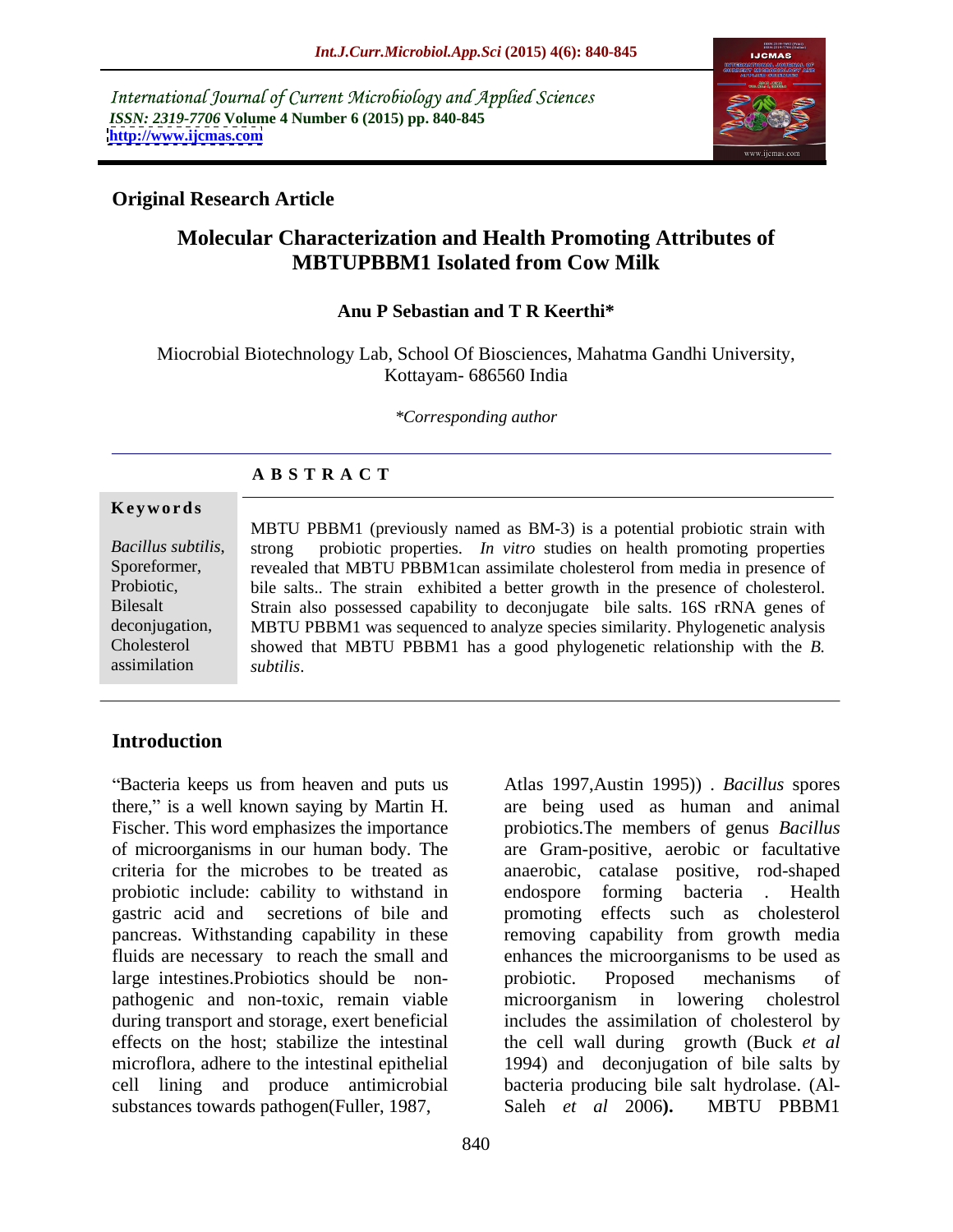(previously named as BM-3) is a potential  $\qquad$  3 ml of supernatant, 2 ml of 33% (wt/vol) strong probiotic properties such as tolerance to acid and bile, nonhemolytic, lecithinase intestinal fluid and antagonism to the enteric than selected enteric pathogens.(Anu *et al* 2012). Immunomodulatory studies also revealed that this strain possessed a very good immunomodulation in Balb/c mice. (Anu *et al* 2014) Hence the further studies were aimed on detecting the *In vitro* health promoting properties of this potential probiotic candidate bacterium

### **Materials and Methods**

MBTU PBBM1 (previously named as BM- 3) is a potential probiotic strain with strong probiotic properties (Anu *et al ;a,b* 2012,c;2014 ).).This Strain was grown in MRS broth and was studied for health promoting properties **Deconjugation of bile salts** 

Cholestrol removal assay of MBTU assay according to Ahn *et al*., 2003). To PBBM1 were measured according to Rudel MRS agar containing 0.5 g/l cysteine, 1mM of *et al* 1973.Cholesterol solution (10 mg/ml in sodium taurocholate. (Sigma Chemical Co., 96% ethyl alcohol) was prepared and filter USA) was added. After autoclaving and sterilized. 70 µl of cholesterol solution was solidifying, the plates were incubated added to MRS broth (final cholesterol anaerobically for 48 h before use. The plates concentration 70  $\mu$ g/ml) separately containing were inoculated with active culture (20  $\mu$ l) and 0.2% , 0.4% bile, (oxgall) and without bile incubated for 72 h at 37°C. Colonies were salts . To the MRS broth, 1% of freshly grown culture was added and incubated anaerobically at 37°C for 20 h. Uninoculated broth was used as control. After incubation the cells were removed by centrifugation at 10,000 g for 10 Bacterial genomic DNA isolation of the min at 4°C and filter sterilized. Cholesterol MBTU PBBM1 was performed according to was determined in the supernatant using modified Rudel and Morris method in which

probiotic strain with strong probiotic KOH and 3 ml 96% ethanol were placed in a properties(Anu *et al* 2012,2014).Strain had capped test tube, vortexed for 20 second and negative, resistance to artificial gastric and and cooled under tap water, then 5 ml of pathogens such as *Salmonella typhi*, vortexed for one min. One milliliter of the *Salmonella paratyphi A* and *Vibrio cholera*. hexane layer was transferred into a dry clean (Anu *et al* 2012)The strain possessed test tube and evaporated under nitrogen gas. superior adhesion and cell surface properties One milliliters of cholesterol liquicolor good immunomodulation in Balb/c mice. at 500 nm with a spectrophotometer. The incubated for 15 min at 60°C in a water bath. After incubation, the mixture was removed hexane and 3 ml of water were added and enzymatic kit (Life span diagonostics) was added. The solution was mixed and left for 5- 10 min at 37<sup>o</sup>C and absorbance was measured ability of bacterial strain to cholesterol from media was calculated as percentage from the following equation:

 $A=100-(B/C)*100$ 

Where A=% of cholesterol removed, B=absorbance of the sample containing the cells and

C=absorbance of the sample without cells.

**Cholesterol removal Assay** Deconjugation of bile salts by MBTU PBBM1 was tested qualitatively through the plate observed for precipitation.

### **Molecular identification**

(Sambrook *et al*., 1989)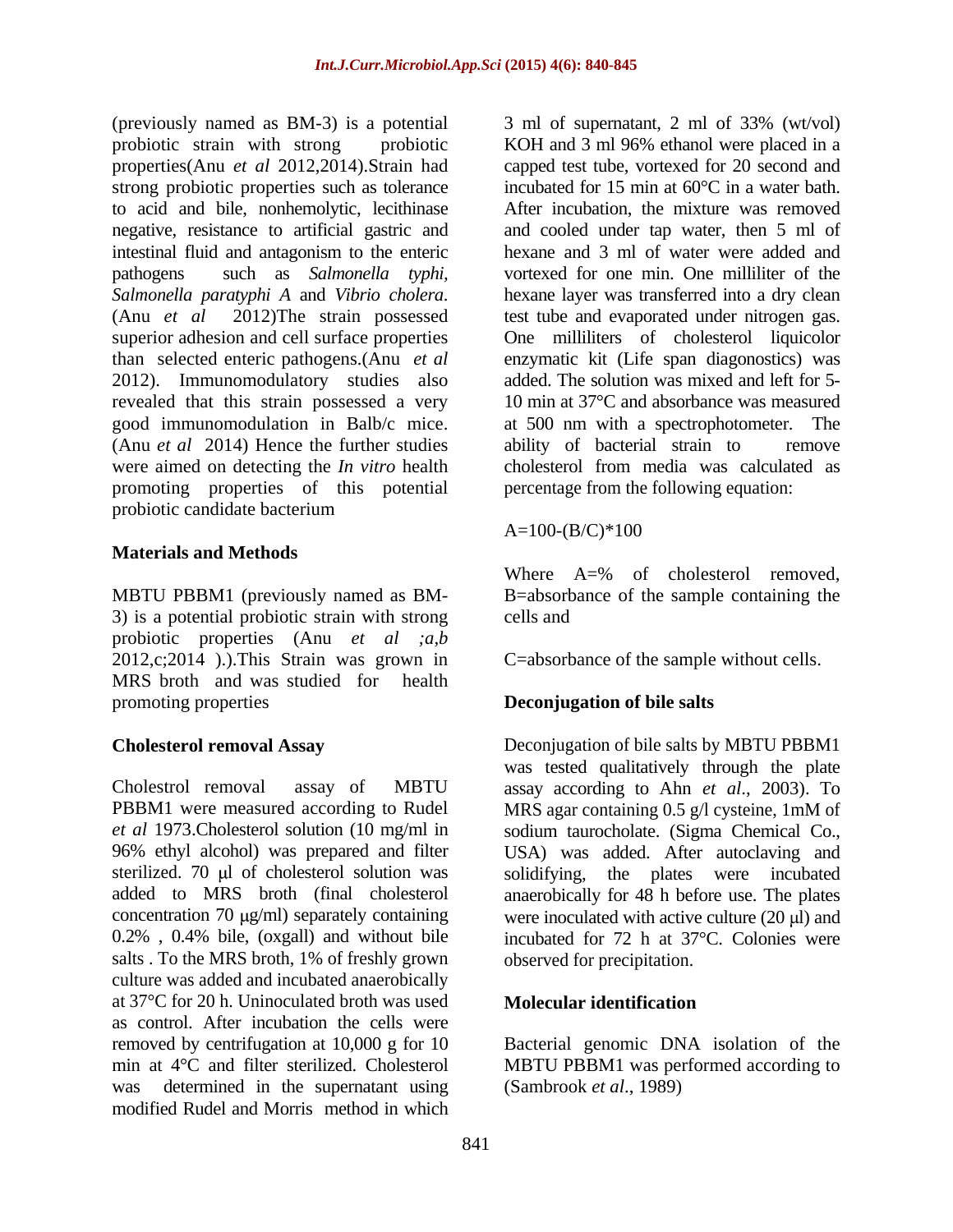### **16S r DNA analysis of the isolate**

For 16S r DNA analysis, rDNA primers MBTU PBBM1 grown on sodium

PCR reaction was carried out in Eppendorf AG 22331 Thermal Cycler.The PCR Molecular identification reaction cycle is given in Table 1. The PCR agarose gel stained with ethidium bromide

# **Sequence similarities and phylogenetic**

The BLAST program 16S rDNA sequencing are summarized in [\(www.ncbi.nlm.nih.gov/blst\)](http://www.ncbi.nlm.nih.gov/blst) was employed Table 2. Figure 3 displays the phylogenetic in order to assess the degree of DNA tree of MBTU PBBM1. The phylogenetic similarity. Multiple sequence alignments analysis revealed that the strain and molecular phylogenies were evaluated using ClustalW2 at the European subtilis(Gene Bank accession no. HQ Bioinformatics **Institute** 718411) and showed 98% identity. (http://www.ebi.ac.uk). The sequences were deposited in the National Centre for Probiotic strains are unique and different in Biotechnology Information (NCBI) gene their properties and characteristics. bank data base. The phylogenetic tree was Hypercholesterolemia is considered as a displayed using the Molecular Evolutionary major risk factor for the development of Genetics Analysis (MEGA) version 5.05

The percentage of cholesterol assimilated by in MRS broth is given in Figure 1. Tested containing 0.4% oxgall bile than 0.2%. good support with studies of Rasic et al.,

### **Deconjugation of bile salts**

used were as following, taurocholate-MRS agar plates formed fine 16S F 5´**-**AGA GTT TGA TCC TGG CTC white precipitated granules around and AG-3<sup> $\degree$ </sup>  $\degree$  within the colonies. These white precipitate 16S R 5´**-**GGT TAC CTT GTT ACG ACT have been reported to be related to the T-3´ solubility of bile salt. Deconjugation of bile MBTU PBBM1 grown on sodium salts is shown in Figure 2

### **Molecular identification**

products were size fractionated on 1.5% to check the amplification. electrophoresis under UV light.Then they **analysis** amplified with 16S rDNA primers .Result of Isolated genomic DNA of MBTU PBBM1 was visualized by agarose gel were amplified by PCR method.The genomic DNA of MBTU PBBM1 was molecular identification of the isolate by analysis revealed that the strain MBTUPBBM1 was closest to Bacillus

program [\(http://www.megasoftware.net](http://www.megasoftware.net)). Therapeutic drugs are available to relieve **Results and Discussion** and can have side effects. their properties and characteristics. coronary heart disease (Pereira *et al.,* 2003). this problem, but they are often expensive and can have side effects.

**Cholesterol assimilation** The use of probiotic bacteria in reducing MBTU PBBM1 during 20 hr growth at 37<sup>o</sup>C growth in the presence of cholesterol, strain MBTU PBBM1 was able to growth. Results revealed that addition of assimilate cholesterol, and uptake of bile salts greatly improved the uptake of cholesterol was higher in the medium serum cholesterol levels has attracted much attention.MBTU PBBM1 exhibited a better indicating that cholesterol stimulated its cholesterol from the media. This was in good support with studies of Rasic *et al*., 1992; Tahri *et al.,* 1996.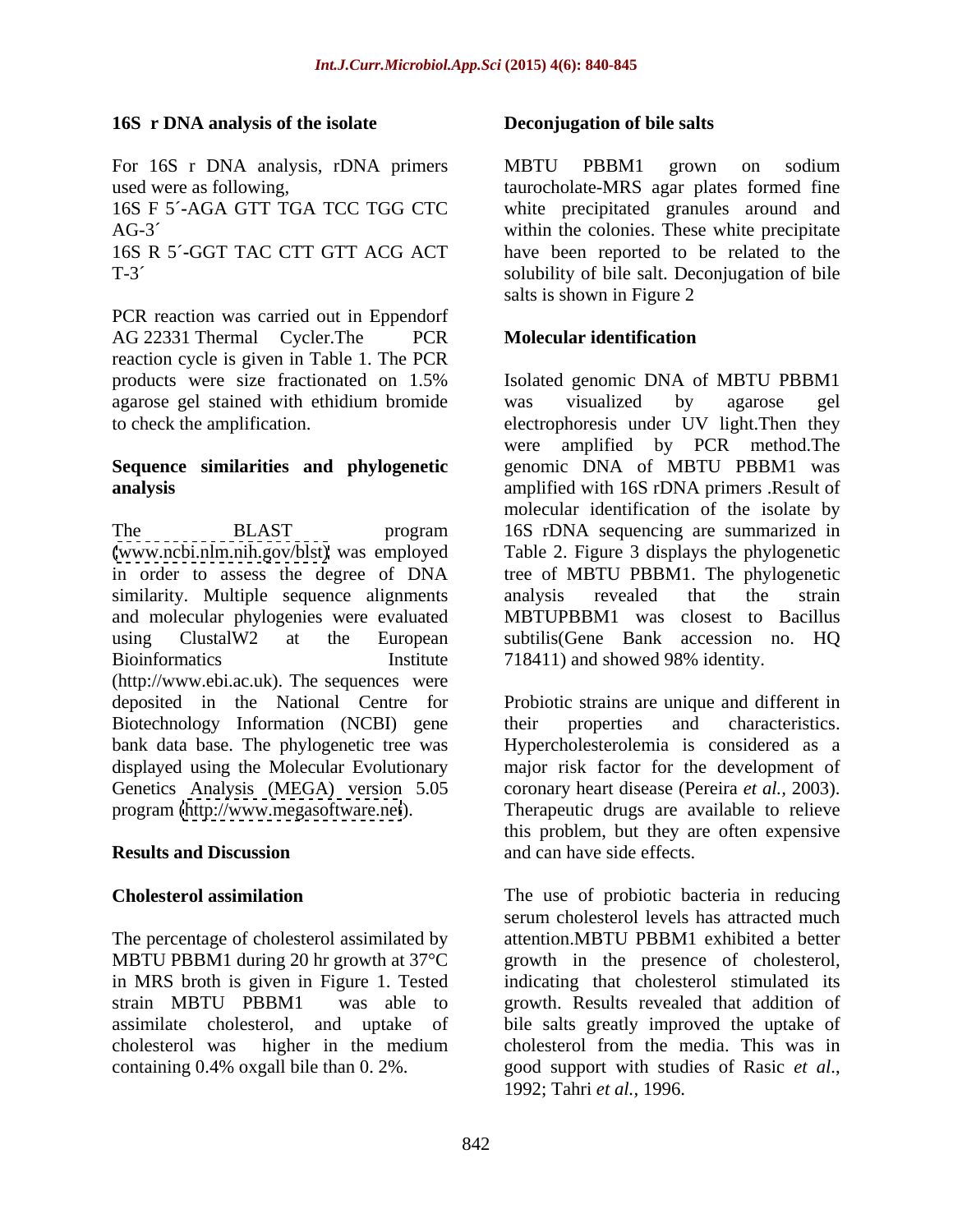#### *Int.J.Curr.Microbiol.App.Sci* **(2015) 4(6): 840-845**

| <b>Step No.</b> | Temperature $(^{\circ}C)$              | <b>Duration</b>  |
|-----------------|----------------------------------------|------------------|
|                 |                                        |                  |
|                 | $\sim$ $\sim$<br>ノン                    | $2 \text{ min}$  |
|                 | 94                                     | 45s              |
|                 | $ -$<br>JJ                             | $\sim$<br>45s    |
|                 | $\overline{\phantom{0}}$<br>$\sqrt{2}$ | 1min 30 s        |
|                 | Go to step 2                           | Repeat 35 times  |
|                 | $\sqrt{2}$                             | $10 \text{ min}$ |
|                 |                                        | $10 \text{ min}$ |

# **Table.1** PCR reaction cycle

**Table.2** 16S rDNA identification of bacterial isolate

| <b>Isolate</b> | accession number | "   Bacterial genus | <b>Phylogenetic Relationship</b> |
|----------------|------------------|---------------------|----------------------------------|
|                | мнк              |                     |                                  |
| MBTUPBBM1      | JN873913         | Baculus             | uus subtili.                     |

**Figure.1** Cholesterol assimilation of MBTU PBBM1



**Figure.2** Deconjugation of bile salts

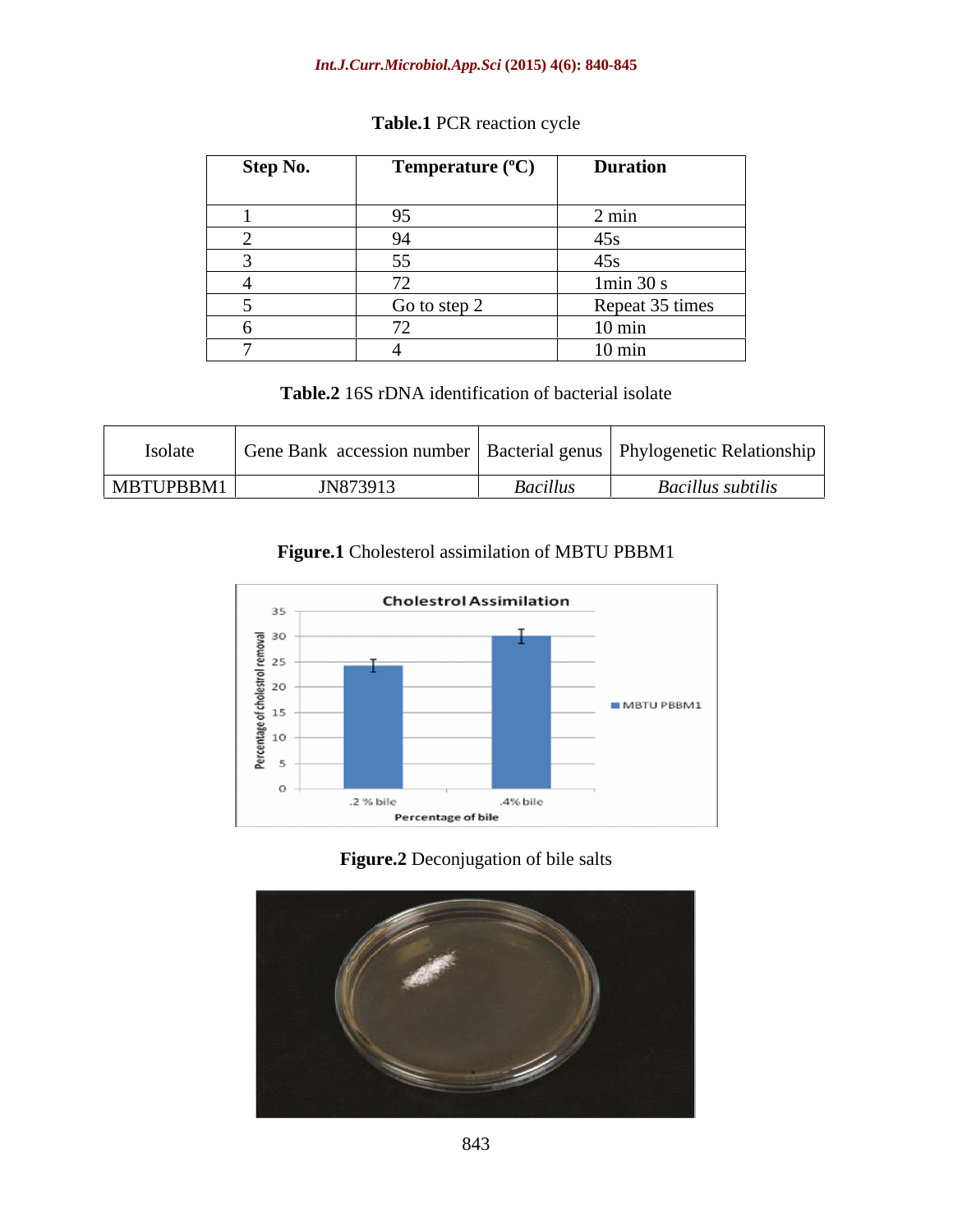

#### **Figure.3** Phylogenetic tree of the probiotic strain MBTU PBBM1

Probiotic strains assimilate cholesterol for subsequently, the reduction of serum cholesterol to bile acids. Increased uptake of may due to the co precipitation of Fine precipitated white granules observed Deconjugation of bile salts in a mammalian order to survive in the human host takes place in the small and large intestines. In a steady state situation, deconjugation of bile can reduce serum **References** cholesterol levels by increasing the formation of new bile acids that are needed Ahn Y.T , Kim G.B , Lim K.S, Baek Y.J, to replace those that have escaped the Kim H.U. 2003. Deconjugation of enterohepatic circulation (Reynier *et al.*, bile salts by *Lactobacillus*<br>1981) Free bile acids formed by the *acidophilus* isolates. Int. Dairy J 13: deconjugation of conjugated bile salts are  $303-311$ . less soluble and are less likely to be reabsorbed by the intestinal lumen compared to their conjugated counterpart, and are lost from the human body through feces (Center *et al.,* l993). This could lead to a higher Probiotic strains assimilate cholesterol of serume that is cholesterol (Reynier *et al.*, 1981). Bite salt the reduction model to the cholesterol and cholesterol simulation the cholesterol edepending it to deconingtation

their own metabolism. The organism binds cholesterol (Reynier *et al*., 1981). Bile salt to the cholesterol molecule, degrading it to deconjugation and cholesterol assimilation its catabolic products. Cholesterol level gets capability of MBTU PBBM1 may help in reduced indirectly by deconjugating the the reduction of serum cholesterol. To cholesterol in presence of more bile salts genetic level, 16S rRNA genes of MBTU cholesterol with deconjugated bile salts. similarity. Phylogenetic analysis showed around and within the colonies during relationship with the *B. subtilis.* Probiotic deconjugation test indicates bile salt bacteria are mostly delivered in a food hydrolase activity of the strain. system and must be acid and bile tolerant in establish the relatedness of the strains at the PBBM1 was sequenced to analyze species that MBTU PBBM1 has phylogenetic order to survive in the human gastrointestinal tract..

#### **References**

- Kim H.U. 2003. Deconjugation of bile salts by *Lactobacillus acidophilus* isolates. Int. Dairy J 13: 303-311.
- Anu, P.S. & Keerthi T. R. 2012. Probiotic effect of wild species of *Bacillus* Spore formers and its effect on enteric pathogens Int. journal for pharma and biosciences. Bio. Sci. Vol. 3 Issue 1.